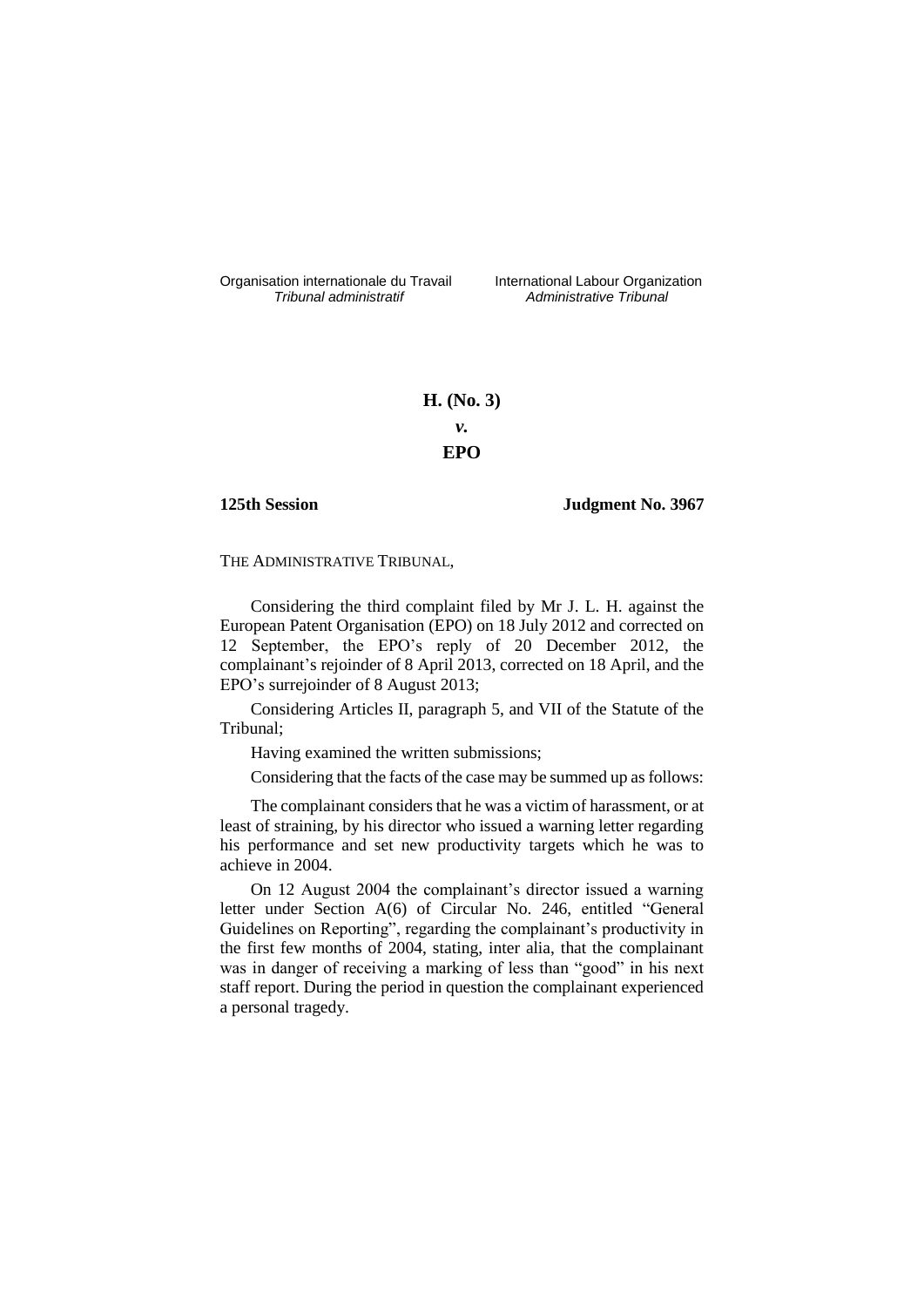Considering that the warning letter should not have been issued in light of his personal circumstances, which were known to the director, the complainant wrote to the Vice-President of Directorate-General 1 (DG1) on 16 June 2005 formally protesting against the behaviour of his director and requesting, specifically: (1) the withdrawal of the warning letter from his personnel file; (2) an official explanation for the abusive behaviour to which he was subjected when in a particularly delicate situation; and (3) a credible guarantee that he would not be subjected to abuse of that or any other nature for as long as he remained in the service of the EPO.

In a letter dated 26 July 2005, the Vice-President of DG1, while expressing his regrets for the complainant's personal tragedy and his hopes for his early recovery to full health, stated that he was satisfied that, from a formal point of view, the matter had been correctly handled in accordance with Circular No. 246. However, he suggested that the complainant meet with his director, in the presence of the EPO's medical adviser and, if he so wished, a staff representative, to resolve the problems and misunderstanding that had occurred.

As he was not satisfied with the response, the complainant filed an internal appeal with the President of the Office on 14 September 2005. He insisted that the issuance of the warning letter was inappropriate, insensitive and served only to increase the pressure to which he had been subjected and to undermine his dignity. He specifically challenged the refusal to withdraw the warning letter and "the further abusive behaviour of the director".

On 18 November 2005 the complainant was informed that his appeal had been rejected by the President of the Office, who considered that the warning letter had been lawfully issued under Circular No. 246. The appeal was forwarded to the Internal Appeals Committee (IAC) for an opinion.

On 20 March 2006 the complainant's director withdrew the warning letter. The complainant maintained his appeal, arguing that the matter of "the further abusive behaviour of [his] director" had not yet been formally addressed. Moreover, as the director had made a comment in the complainant's final staff report for the period 2004-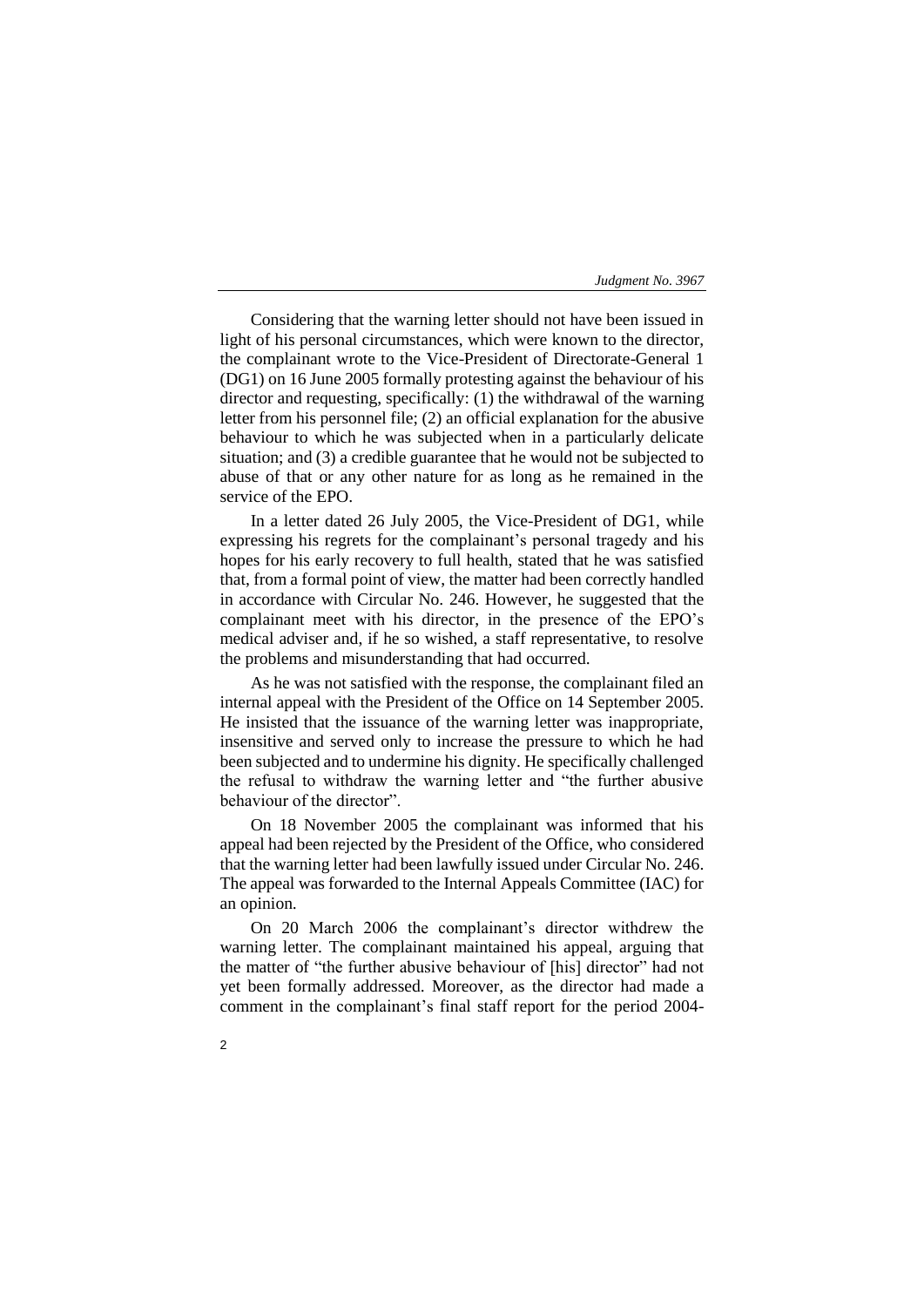2005, which the complainant perceived as negative, he initiated a formal harassment procedure which resulted in another internal appeal (RI/84/10) and a separate complaint before the Tribunal, on which the judgment is delivered in public this day (see Judgment 3965).

In a submission dated 22 January 2009 before the IAC, the complainant's legal representative, declaring the original appeal to be settled to the extent that the contested warning letter had been withdrawn, formulated a request that the conduct of the director be qualified as a "grave lack of respect for the [complainant]'s dignity" under Article 2(1) of Circular No. 286, and requested moral damages and costs.

The IAC held two hearings on 18 June 2009 and 21 April 2010. In its majority opinion of 1 March 2012, it first stated that, contrary to the Organisation's position, the warning letter is an appealable decision that can be challenged *per se*. It considered that, although the warning letter had been withdrawn, the complainant's initial appeal was admissible to the extent that it was directed against the refusal to withdraw it, and that the warning letter should have been withdrawn *ab initio*. It also held that the request for a declaration that the director had offended the complainant's dignity was admissible to the extent that it was consistent with the complainant's original request with regard to "further abusive behaviour".

The majority of the IAC concluded that the director's actions, which the complainant sought to challenge, did not constitute a violation of his dignity amounting to harassment. According to the majority, it was necessary "to examine the extent to which the director acted in a specifically blameworthy manner, since harassment must always entail some harmful intent (see Tribunal Judgment [...] 2521, consideration 12, [...]). The requirement for intent is also clear from the non-exhaustive list in Article 2(1) of Circular No. 286 [on the 'Protection of the dignity of staff']". The majority of the IAC concluded that, on the evidence, the director had no malicious intent in the actions which were complained of, and his actions did not amount to abusive misconduct that could be deemed to have offended the complainant's dignity constituting harassment.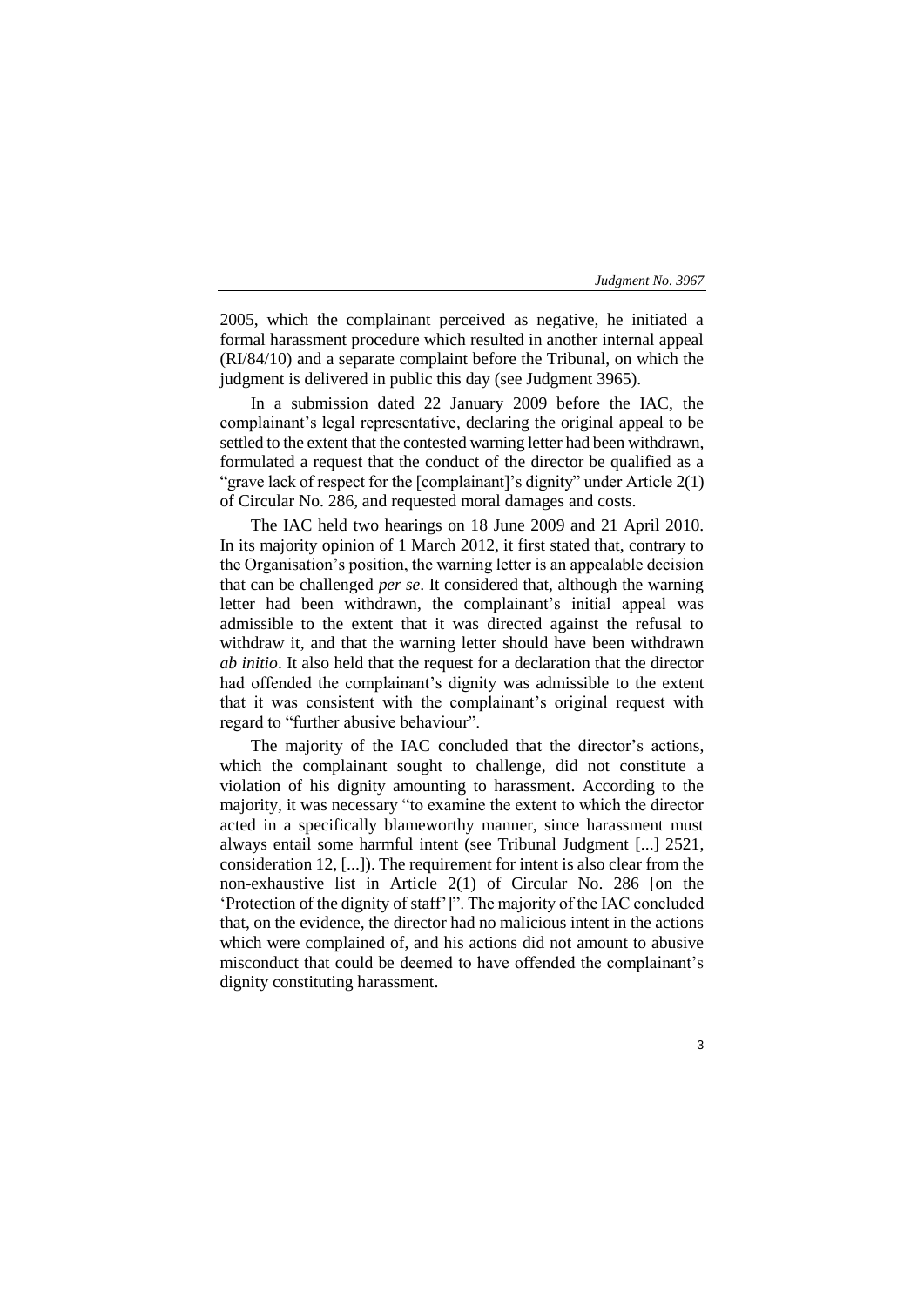The minority of the IAC relied on a letter of 9 December 2010 in which the Vice-President of DG1 admitted that "the management should have shown a higher degree of sensitivity towards [the complainant's] personal situation" at the time and regretted the inconvenience and distress which the actions had caused him. The minority of the IAC further stated that "the drop of productivity following the warning letter and the three days sickness in October indicate[d] that this event really caused the [complainant] distress (as acknowledged by [the Vice-President of DG1]), which should be compensated by moral damages". The minority concluded that the complainant should therefore be awarded 10,000 euros in moral damages and that his legal costs in the internal appeal proceedings should be paid.

In the final decision dated 25 April 2012, which was taken on behalf of the President of the Office, the appeal was rejected as irreceivable on the grounds that the issuance of a warning letter did not constitute an act adversely affecting an official. Notwithstanding this decision, the EPO offered an *ex gratia* payment of 1,000 euros, as recommended by the IAC majority. The EPO also considered that the fact that one of the IAC members, who gave an opinion on the appeal, was not present at the oral hearing held on 21 April 2010 did not amount to a procedural violation. That is the impugned decision.

The complainant, in addition to requesting the Tribunal to set aside the impugned decision, seeks material damages calculated as the difference between the net invalidity pension he received as of 1 February 2008 and the salary he would have received if he had remained in active service, until either the date on which the conditions for his retirement would have been fulfilled, or the date on which the Tribunal's judgment will be executed by the EPO. He also claims moral damages, interest and costs.

The EPO asks the Tribunal to dismiss the complaint as irreceivable for want of any act causing injury and for non-exhaustion of the internal means of redress. Subsidiarily, it contends that the complaint is unfounded.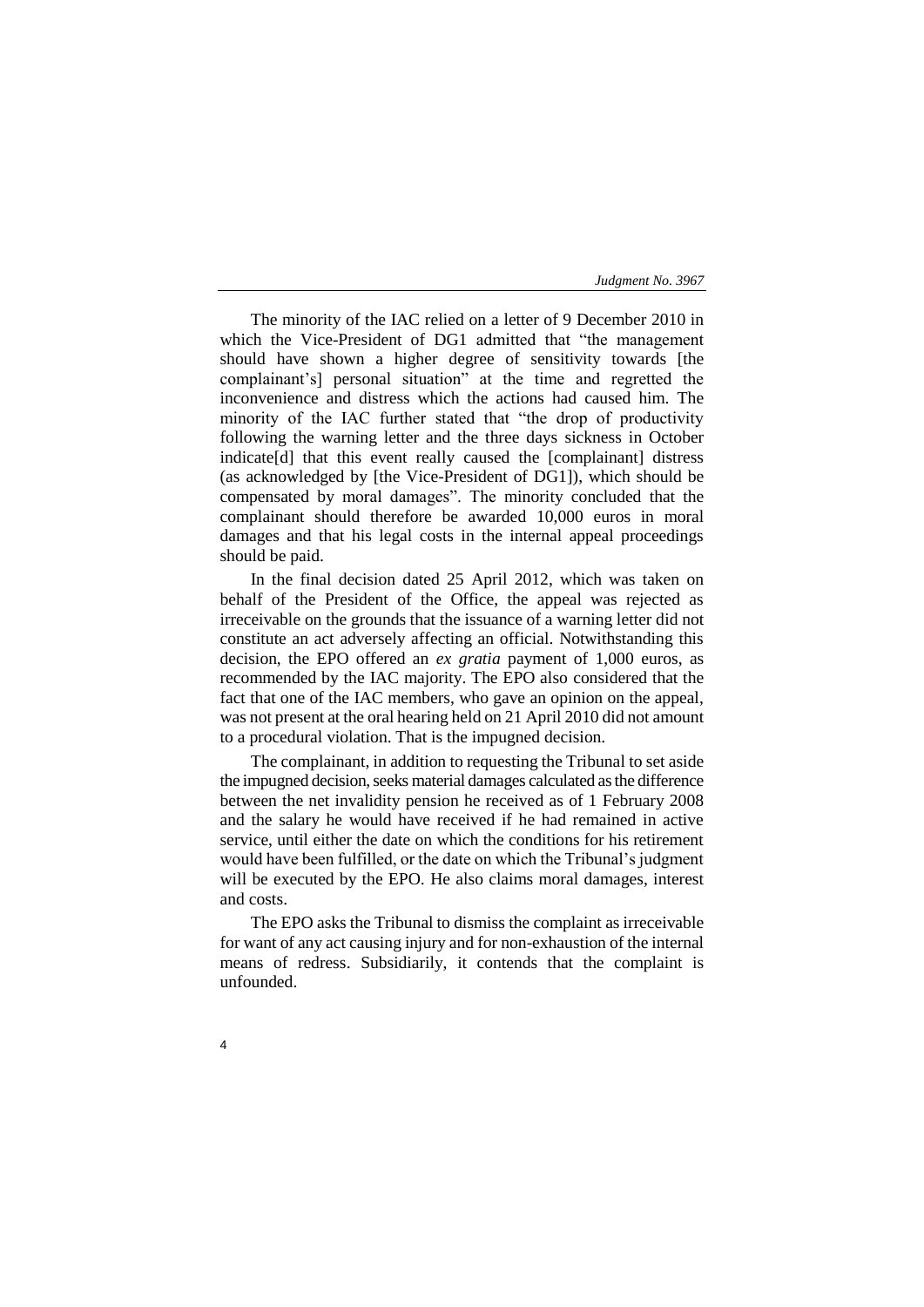# CONSIDERATIONS

1. The EPO applies for the joinder of this complaint with the complainant's first and second complaints. The Tribunal has held, in consideration 6 of Judgment 3965, which is also delivered in public this day, that the first complaint cannot be joined with the present complaint because they do not raise the same issues of fact and law. In consideration 1 of Judgment 3966, which is also delivered in public this day, the Tribunal has held that, for the same reasons, the second complaint cannot be joined with this complaint. Consequently, the application for joinder in this case is dismissed.

The complainant applies for oral proceedings. He asks to be heard "with respect to Article V of the Statute of the Tribunal, [...] since his cases are of a personal and highly sensitive nature, because the [y] have taken far too long a time; and because his rights were intentionally infringed". Article V relevantly states that "[t]he Tribunal, at its discretion, may decide or decline to hold oral proceedings, including upon request of a party". The EPO recalls that the Tribunal stated, in Judgment 619, consideration 1, and Judgment 1661, consideration 2, for example, that a request for oral proceedings is exceptionally granted and usually serves the purpose of gathering additional evidence, where necessary, to help to resolve issues before it and that a hearing is unnecessary where a complainant has already had ample opportunity to state her or his case. The EPO submits that the complainant had ample opportunity to be heard since he presented evidence on every aspect of the case when the IAC conducted hearings on 18 June 2009 and 21 April 2010, with the assistance of his legal representative. The EPO asserts that the evidence and submissions are sufficient to enable the Tribunal to assess the possible impact of the actions of which the complainant complains, including the effects, if any, on his health condition.

It is observed that the IAC fully documented the evidence which was given at the two hearings that it conducted, the events which occurred after each hearing and the oral submissions which the legal representatives of both parties made. The Tribunal is satisfied that these, together with the documents, reports and written submissions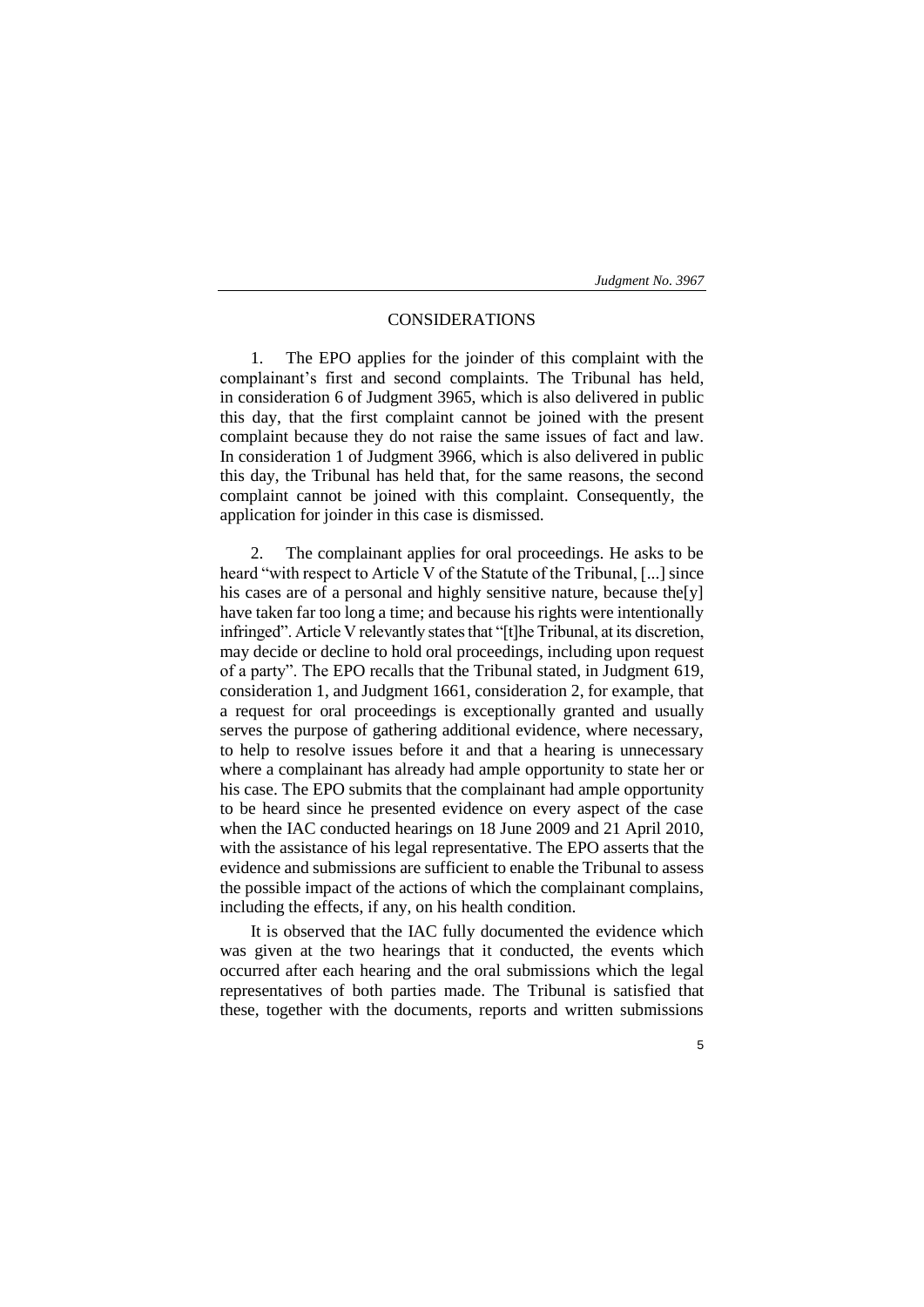on file, are ample and sufficiently detailed to permit it to determine the issues which arise on this complaint. The application for oral proceedings is therefore dismissed.

3. The complainant initiated his internal appeal, which led to the present complaint, in the letter to the President dated 14 September 2005. The Organisation received it on 19 September 2005. In that letter, the complainant referred to his previous letter of 16 June 2005 to the Vice-President of DG1 by which he had formally requested the withdrawal of the warning letter of 12 August 2004. By this warning letter, his director had notified him that he was in danger of receiving a marking of less than "good" for his productivity. He stated that, issued in the context of his personal circumstances at the time, the warning letter was totally unacceptable; constituted a serious error of judgment by his director; "ha[d] compromised [his] grieving process to an extent still to be fully gauged"; and "serve[d] only to undermine [his] dignity at a time when [he] was already heavily burdened". The complainant also protested against his director's "unofficial attempt to force [him] to achieve completely unrealistic productivity levels". He referred to the request he made in the letter of 16 June 2005 for "an official explanation [for the] abusive behaviour [he received]" from his director.

On 20 March 2006 the complainant's director withdrew the warning letter, and the notification of the withdrawal was subsequently attached to the complainant's staff report for the reporting period 2004-2005. In his complaint, the complainant states that, in his internal appeal submission of 22 January 2009, his legal representative "declared the appeal to be settled to the extent that the contested [...] warning [letter] had since been withdrawn".

4. The complainant seeks an order to set aside the impugned decision dated 25 April 2012. He contends that the IAC wrongly evaluated the facts when it concluded that, since there was no malicious intent by his director, his actions could not constitute a violation of his (the complainant's) dignity amounting to harassment; as well as when it concluded that there was not a very strong causal relationship between that behaviour, the complainant's illness and his subsequent invalidity.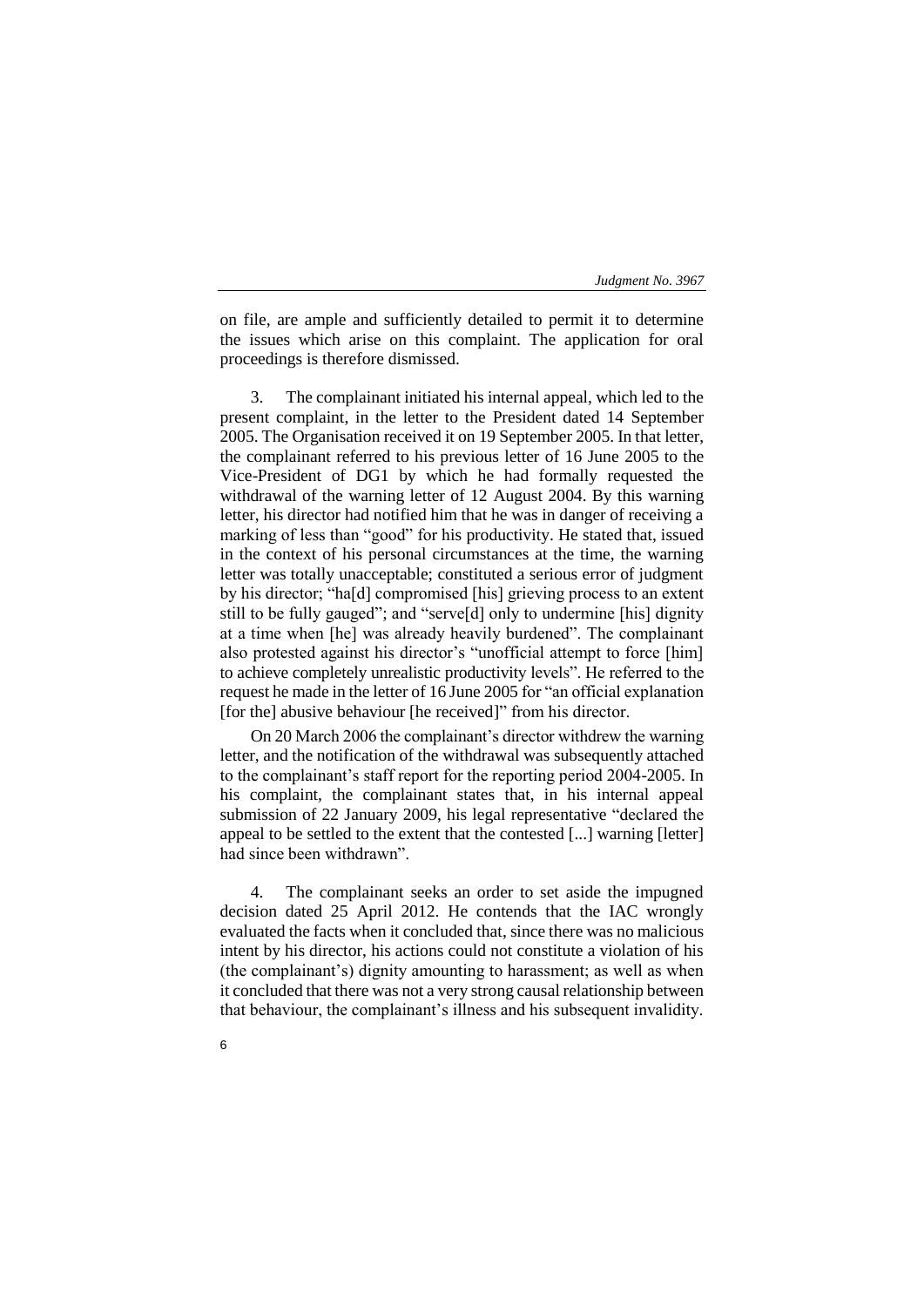The complainant also seeks moral damages for the breach of the Organisation's duty of care and the affront to his dignity amounting to harassment. He finally claims material damages, interest and costs, as well as an award of moral damages for the inordinate delay in the internal appeal proceedings.

5. As the complainant did not put forward the claim for material damages mentioned in the foregoing consideration in his internal appeal, it is irreceivable under Article VII, paragraph 1, of the Tribunal's Statute. It will be dismissed on the ground that he had failed to exhaust internal remedies in relation to that claim.

Likewise, the claim for the breach of the duty of care is also irreceivable under Article VII, paragraph 1, of the Tribunal's Statute. It is outside the scope of the internal appeal as it was raised for the first time by the complainant in the present complaint. The complainant did not claim in the internal appeal that his director, or by extension the EPO, breached the duty of care towards him. However, the majority of the IAC, having considered that the director's actions did not constitute an offence to the complainant's dignity amounting to harassment, concluded that the actions complained of amounted to a breach of the director's duty of care towards the complainant. This finding clearly went beyond the scope of the internal appeal and was not addressed in the impugned decision.

6. The complainant mainly argues that the opinion of the majority of the IAC was flawed. He asserts that it is clear that by issuing the warning letter and by setting the unrealistic production targets for him to implement the warning at the end of October 2004, the director breached his duty of care. The impugned decision, however, did not refer to this assertion; neither did it refer to the complainant's allegation of harassment. It merely rejected the IAC's majority opinion according to which the issuance of the warning letter constituted an act which adversely affected the complainant. It is also noted that, at the time when the impugned decision was issued, the lawfulness of the warning letter and the new production targets were no longer live issues as they had been withdrawn.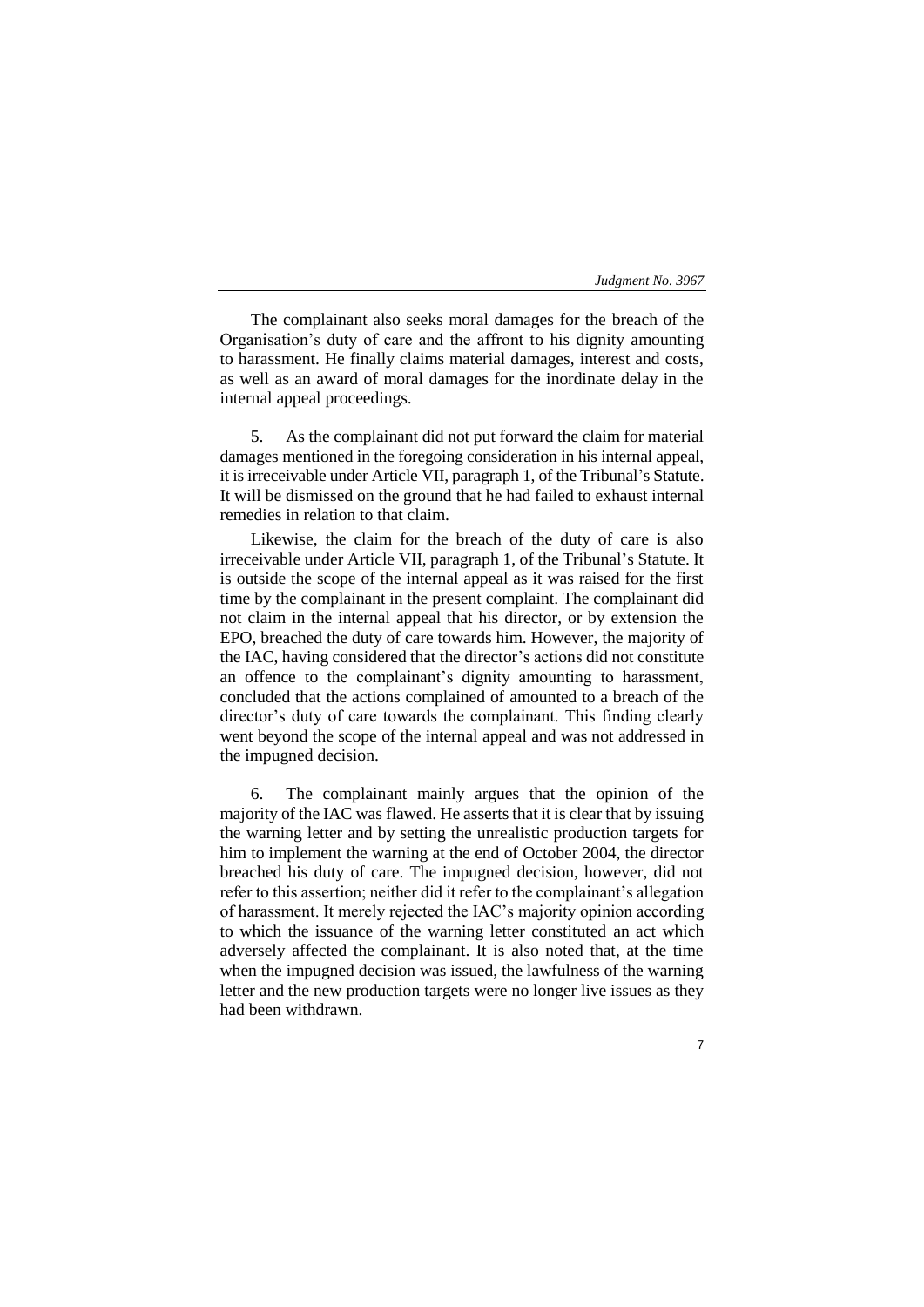7. The internal appeal was based mainly on the complainant's plea that by issuing the warning letter the director violated his dignity. The plea is unfounded.

The actions of issuing the warning letter and setting the new production targets undoubtedly caused the complainant distress, as was acknowledged in a letter from the Vice-President of DG1 dated 9 December 2010 on which the minority of the IAC relied. That distress could possibly have been avoided with a more sensitive approach from the outset given the complainant's delicate and difficult personal circumstances at the time. It is obvious that the director was primarily concerned with productivity. However, the Tribunal does not accept that those actions violated the complainant's dignity.

8. The fatal flaw of the IAC's majority opinion was that it considered that the warning letter was an appealable decision *per se* and that it could issue an opinion on related claims. The Tribunal has in the meantime clarified that this was an erroneous approach. The Tribunal determines that the actions complained of were provided for by, and conform to, the EPO's internal rules and procedures. The director had the power under the rules to issue a warning letter. Furthermore, the warning letter provided for in Section A(6) of Circular No. 246 is not an act that could be challenged before the Tribunal as it is merely a step in the process that culminates in a staff report (see Judgments 3806, consideration 6, 3697, consideration 5, 3629, consideration 3, 3512, consideration 3, and 3433, consideration 9).

9. The claim for moral damages for the excessive delay in the internal appeal proceedings is well founded as it is clear that the EPO breached its obligation to ensure that its internal procedure moved forward with reasonable speed (see, for example, Judgment 2197, consideration 33). The complainant's letter dated 14 September 2005 became the basis of his internal appeal. The EPO informed the complainant, by letter dated 18 November 2005, that his appeal had been submitted to the IAC. The IAC received a copy of it on the same day. The EPO did not submit its position paper until 2 March 2007. The IAC conducted a first hearing more than two years later, on 18 June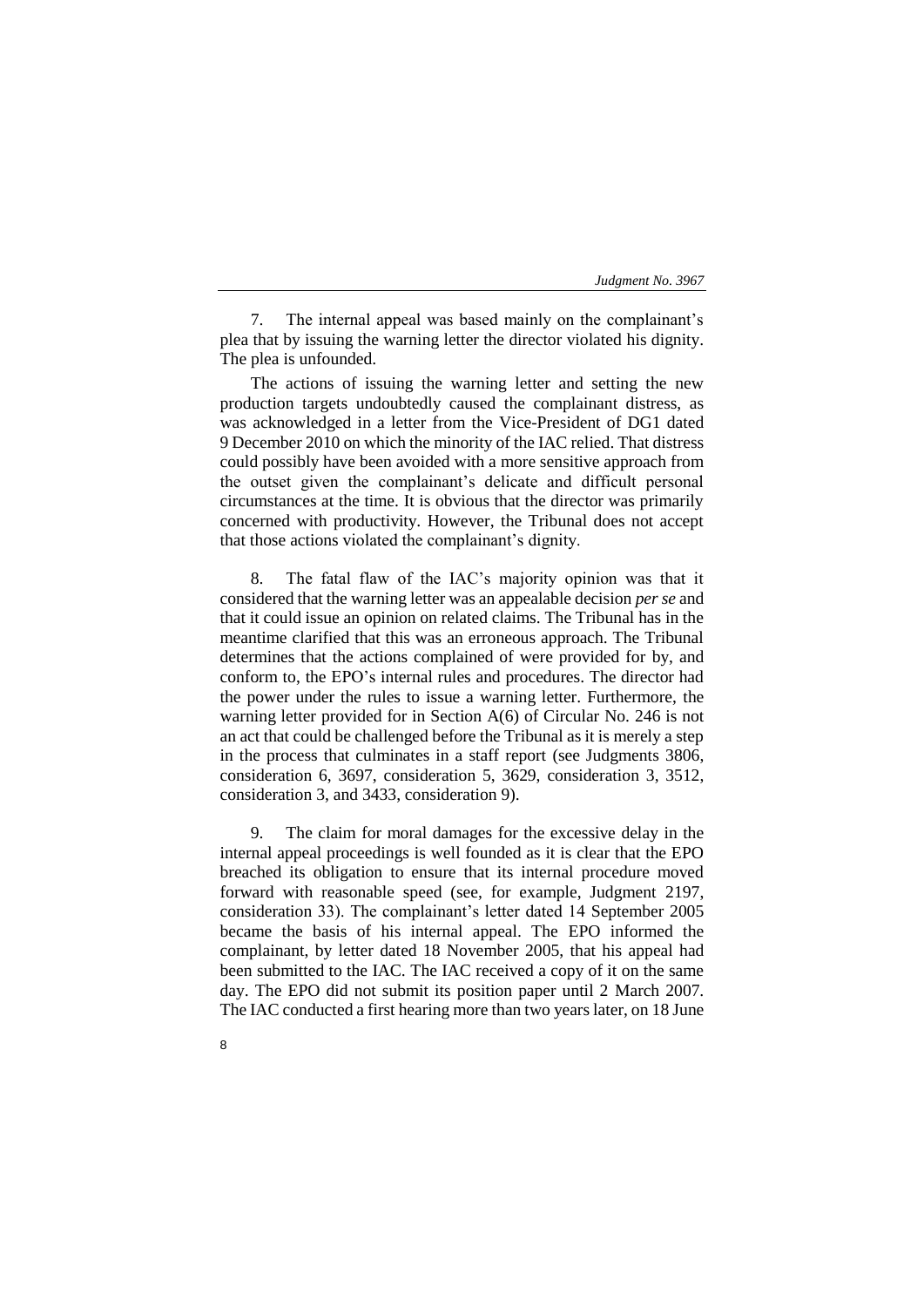2009. There was a second hearing on 21 April 2010. The IAC issued its opinion on 1 March 2012 and the impugned decision was issued on 25 April 2012. That period of more than six years in the internal appeal proceedings constituted excessive delay, even taking into consideration the complainant's illness and the efforts which were made to amicably settle the matter. For this, the complainant will be awarded moral damages in the amount of 8,000 euros, particularly given the length of the delay and the impact of that delay on him in his personal circumstances. Since the complainant has succeeded in part, he will also be awarded costs in the amount of 3,000 euros.

# DECISION

For the above reasons,

- 1. The EPO shall pay the complainant 8,000 euros in moral damages.
- 2. The EPO shall pay the complainant costs in the amount of 3,000 euros.
- 3. All other claims are dismissed.

In witness of this judgment, adopted on 8 November 2017, Mr Giuseppe Barbagallo, President of the Tribunal, Ms Dolores M. Hansen, Judge, and Sir Hugh A. Rawlins, Judge, sign below, as do I, Dražen Petrović, Registrar.

Delivered in public in Geneva on 24 January 2018.

GIUSEPPE BARBAGALLO